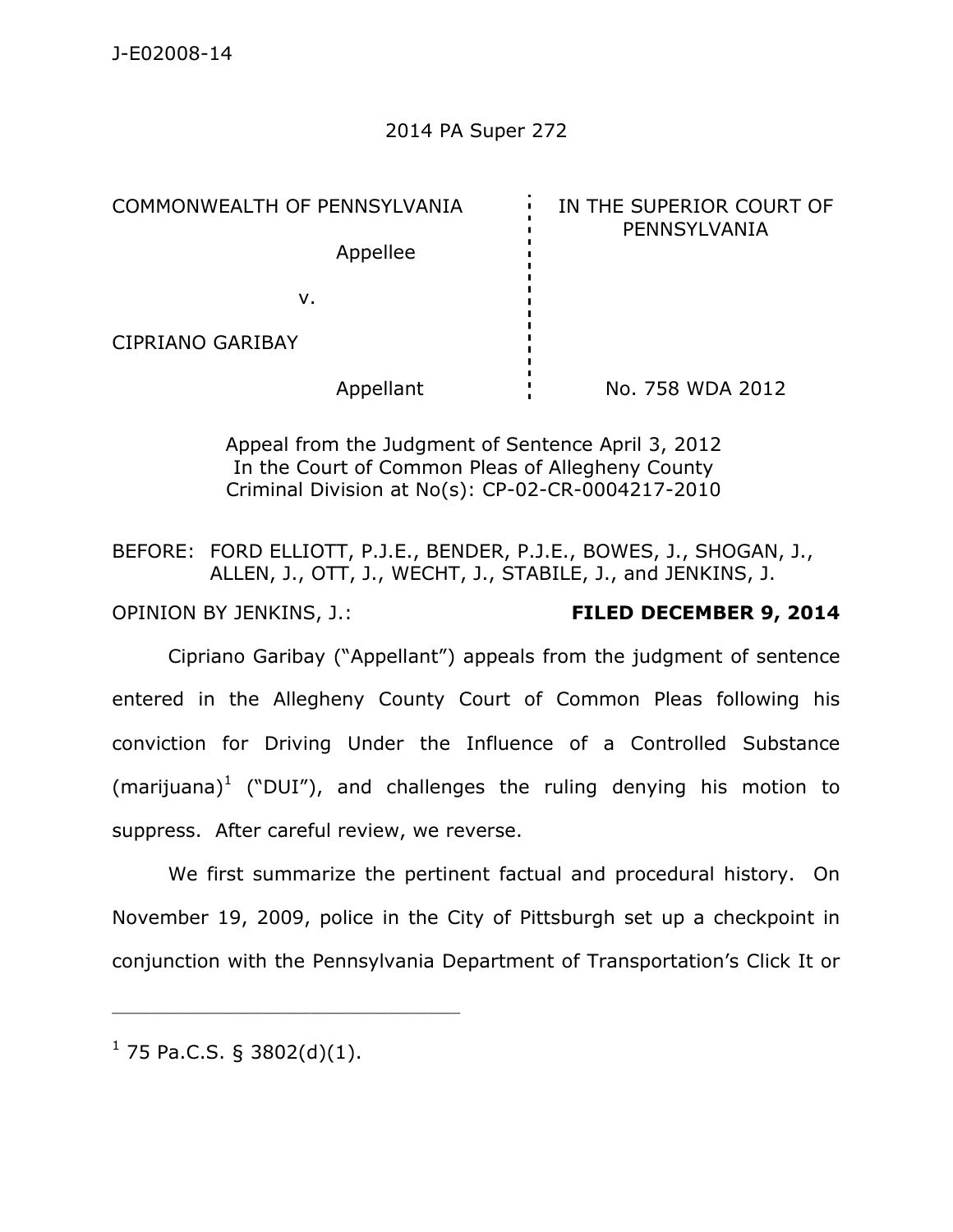J-E02008-14

Ticket program designed to ensure compliance with seatbelt and motor vehicle equipment requirements. The police conducted the checkpoint on the inbound side of Banksville Road near the intersection with Crane Avenue, a location previously identified by police as a high traffic volume and high accident location appropriate for a safety checkpoint. In addition to prior advertising on billboards and in radio advertisements, signs erected approximately seventy-five yards before the safety checkpoint alerted motorists to the approaching checkpoint.

Appellant entered the checkpoint at approximately 9:05 p.m. Loud noises coming from the exhaust system of Appellant's white Dodge Caravan immediately drew police attention. The police directed Appellant to pull into a designated contact area to check the vehicle for violations. During their subsequent interaction with Appellant, police suspected he may have been under the influence of marijuana due to his failure to respond, his trance-like state, and a particularly pungent odor of marijuana emanating from Appellant's person and his vehicle. Based on these observations, the police asked Appellant to participate in field sobriety testing, which he failed.<sup>2</sup> Ultimately, the police determined Appellant was incapable of safely driving, and placed him under arrest for DUI. A search incident to the arrest yielded

\_\_\_\_\_\_\_\_\_\_\_\_\_\_\_\_\_\_\_\_\_\_\_\_\_\_\_\_\_\_\_\_\_\_\_\_\_\_\_\_\_\_\_\_

<sup>&</sup>lt;sup>2</sup> Appellant participated in only one field sobriety test, during which he had trouble walking. Police concern for Appellant's personal safety prevented further field sobriety testing.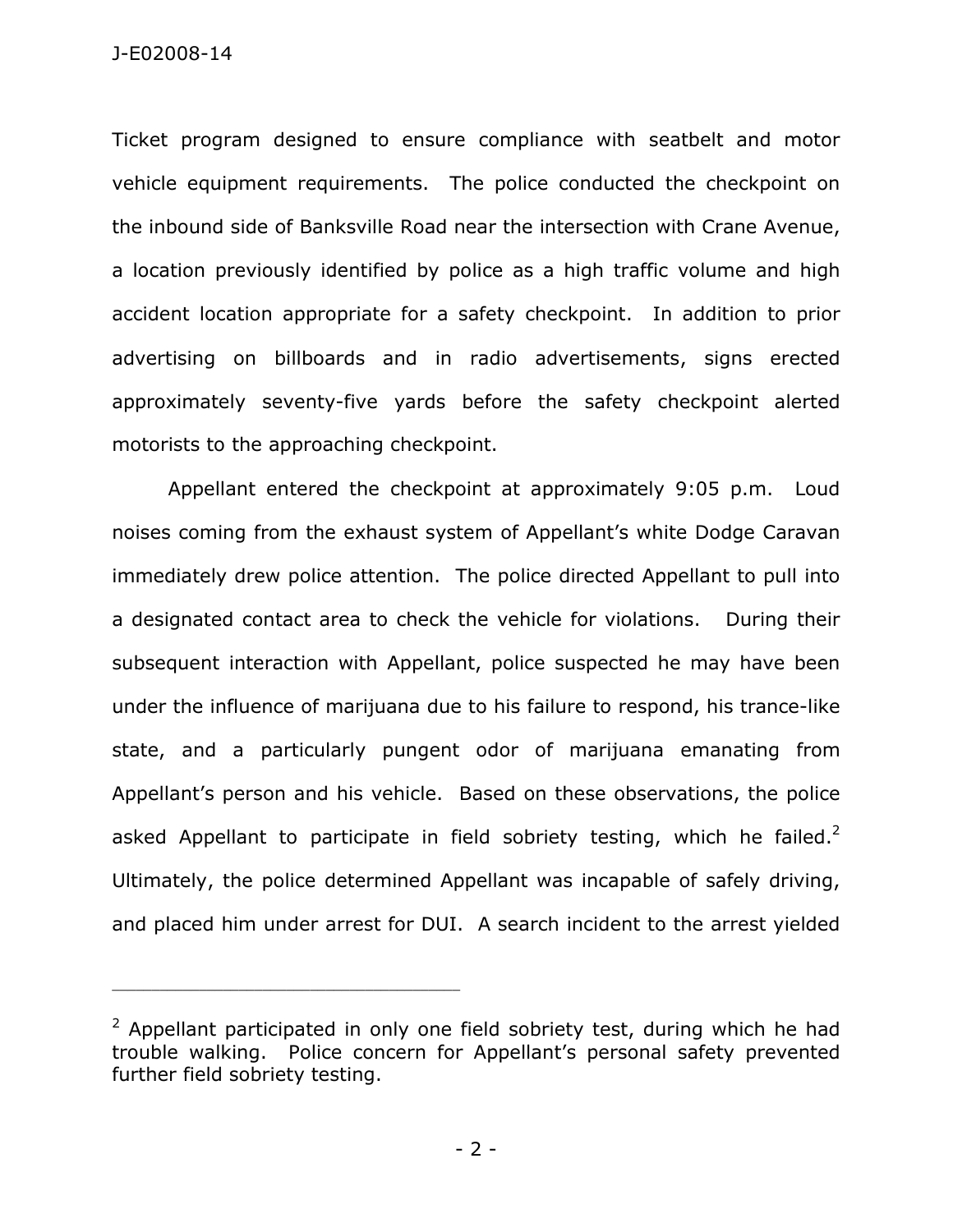a white porcelain pipe in Appellant's right front jacket pocket, which police believed was used to smoke marijuana. Following his arrest, Appellant submitted to blood testing, which tested positive for marijuana.

Police charged Appellant with DUI, Possession of Drug Paraphernalia,<sup>3</sup> and two vehicle-related summary offenses.<sup>4</sup> On September 11, 2011, Appellant filed a motion to suppress alleging, *inter alia*, that the police did not comply with the *Tarbert/Blouse*<sup>5</sup> guidelines for checkpoint stops. After conducting a hearing, $6$  the trial court denied the motion to suppress by order dated December 23, 2011.

On January 6, 2012, Appellant proceeded to a non-jury trial during which counsel stipulated to the admission of Appellant's blood test results. The trial court found Appellant guilty of one count of DUI. On April 3, 2012,

 $^3$  35 P.S. § 780-113(a)(32).

\_\_\_\_\_\_\_\_\_\_\_\_\_\_\_\_\_\_\_\_\_\_\_\_\_\_\_\_\_\_\_\_\_\_\_\_\_\_\_\_\_\_\_\_

<sup>4</sup> Violation of Vehicle Equipment Standards, 75 Pa.C.S. § 4107, and Operating Vehicle Without Valid Inspection, 75 Pa.C.S. § 4103.

<sup>5</sup> *Commonwealth v. Tarbert*, 535 A.2d 1035 (Pa.1987); *Commonwealth v. Blouse*, 611 A.2d 1177 (Pa.1992).

 $6$  The trial court held two days of hearings with regard to Appellant's motion to suppress. The initial hearing, conducted on December 2, 2011, consisted of the testimony of Officers Donald I. Mitchell, Jr., and John Suzensky, both of whom testified regarding the circumstances surrounding the actual vehicle stop on the night in question. The trial court continued the matter until December 15, 2011, at which time Sergeant Richard Howe, who had ordered the time and location of the November 19, 2009 checkpoint, testified for the Commonwealth regarding the establishment and administration of the checkpoint.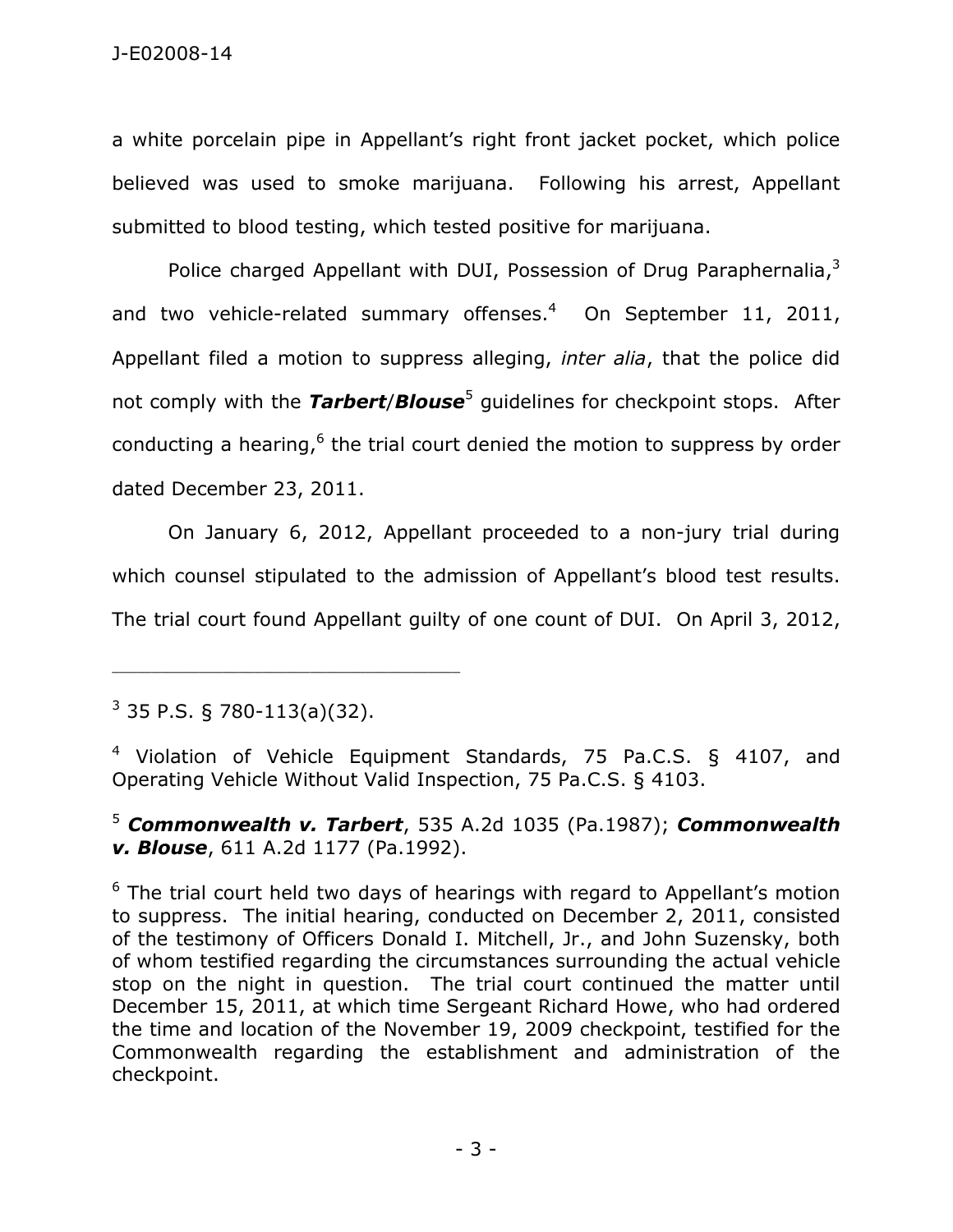the trial court sentenced Appellant to four days of intermediate punishment

and six months of probation. This appeal followed.

Appellant presents the following questions for our review:

I. Can the Commonwealth sustain its burden of proof at a suppression hearing challenging the constitutionality of a checkpoint stop where the Commonwealth fails to produce documentary or testimonial evidence that specifies the reports, data, or statistics the police relied upon in selecting the location of the checkpoint?

II. Can the Commonwealth sustain its burden of proof at a suppression hearing challenging the constitutionality of a checkpoint stop where the Commonwealth fails to produce documentary or testimonial evidence that specifies the reports, data, or statistics the police relied upon in selecting the time of the checkpoint?

Appellant's Brief, p. 3.

Our well-settled standard of review of the denial of a motion to

suppress evidence is as follows:

[An appellate court's] standard of review in addressing a challenge to the denial of a suppression motion is limited to determining whether the suppression court's factual findings are supported by the record and whether the legal conclusions drawn from those facts are correct. Because the Commonwealth prevailed before the suppression court, we may consider only the evidence of the Commonwealth and so much of the evidence for the defense as remains uncontradicted when read in the context of the record as a whole. Where the suppression court's factual findings are supported by the record, [the appellate court is] bound by [those] findings and may reverse only if the court's legal conclusions are erroneous. Where . . . the appeal of the determination of the suppression court turns on allegations of legal error, the suppression court's legal conclusions are not binding on an appellate court, whose duty it is to determine if the suppression court properly applied the law to the facts.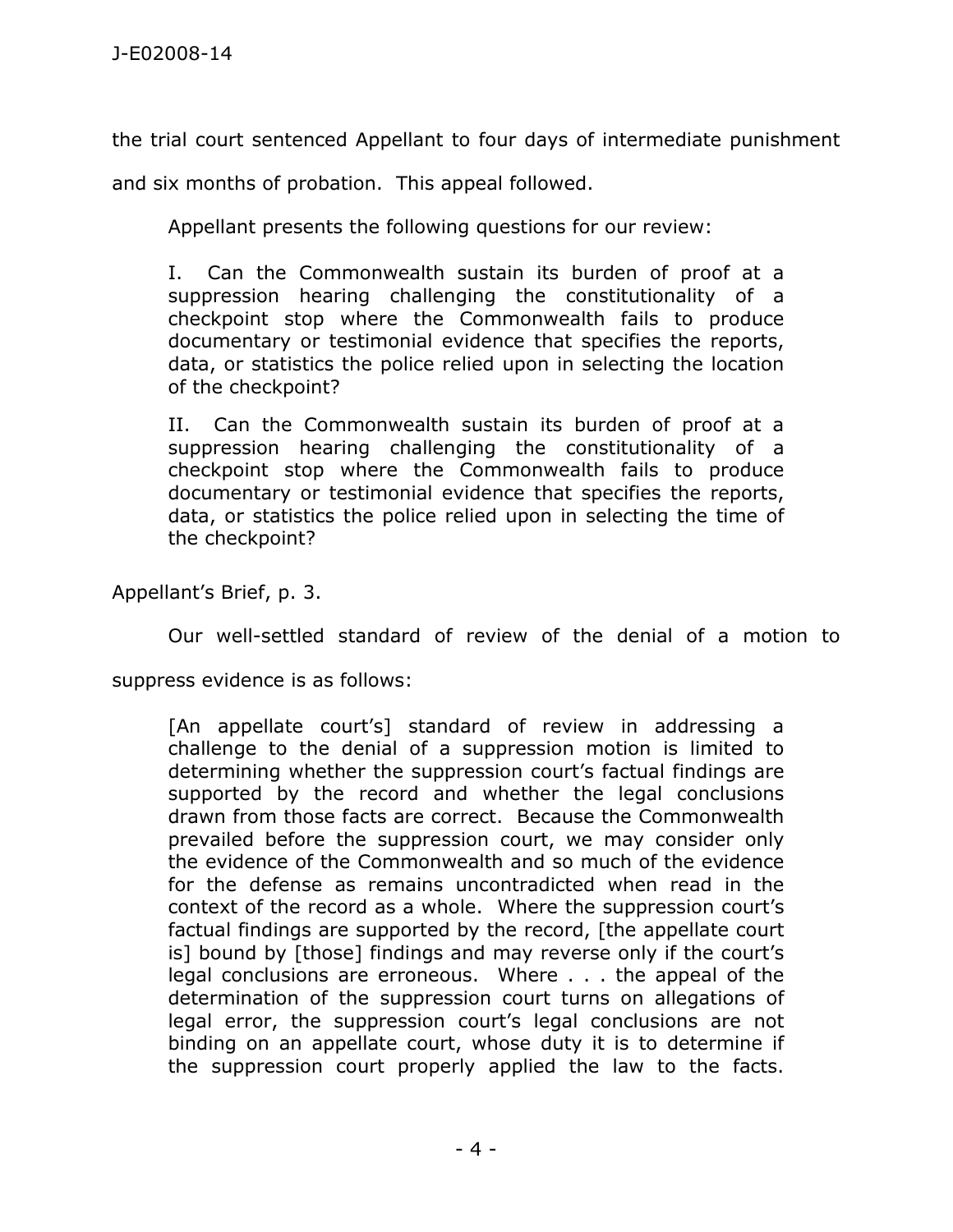Thus, the conclusions of law of the courts below are subject to [] plenary review.

*Commonwealth v. Jones*, 988 A.2d 649, 654 (Pa.2010) (internal citations and quotation marks omitted).

 In examining Appellant's issues, we initially note that both the United States and Pennsylvania Constitutions prohibit "unreasonable searches and seizures." U.S. Const. Amendment IV; Pennsylvania Const. Art. 1, § 8. Further, our Supreme Court has explained that "[i]t is undisputed that the stopping of an automobile and the detention of its occupants is a seizure subject to constitutional restraints." *Blouse*, 611 A.2d at 1178.

Pennsylvania's Vehicle Code provides police with authority to stop vehicles and conduct systematic DUI or traffic safety checkpoints, even though such stops are not based on reasonable suspicion or probable cause standards. Pertinently, the Vehicle Code provides:

# **§ 6308. Investigation by police officers**

### **\*\*\*\*\***

**(b) Authority of police officer.--**Whenever a police officer is engaged in a systematic program of checking vehicles or drivers or has reasonable suspicion that a violation of this title is occurring or has occurred, he may stop a vehicle, upon request or signal, for the purpose of checking the vehicle's registration, proof of financial responsibility, vehicle identification number or engine number or the driver's license, or to secure such other information as the officer may reasonably believe to be necessary to enforce the provisions of this title.

75 Pa.C.S.A. § 6308(b).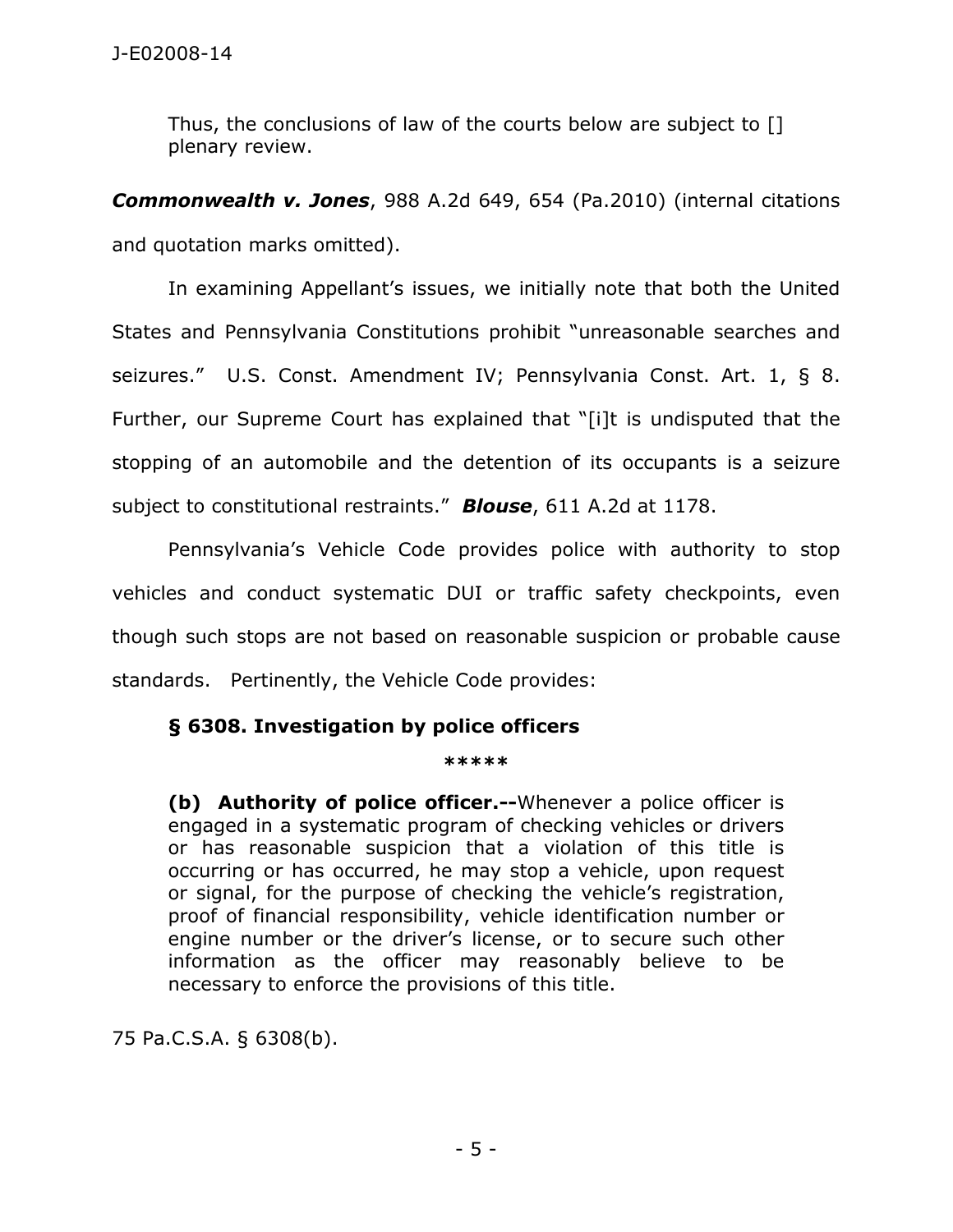Intrusions caused by checkpoint stops must be "balanced against the government's promotion of legitimate interests" in order to protect individuals "from arbitrary invasions at the unfettered discretion of the officers in the field." *Blouse*, 611 A.2d at 1178 (citing *Brown v. Texas,* 443 U.S. 47, 99 S.Ct. 2637, 61 L.Ed.2d 357 (1979)). Accordingly, when conducting roadblock checkpoint stops, police in Pennsylvania must comply with the *Tarbert*/*Blouse* guidelines. Our Supreme Court has stated these guidelines as follows:

[T]he conduct of the roadblock itself can be such that it requires only a momentary stop to allow the police to make a brief but trained observation of a vehicle's driver, without entailing any physical search of the vehicle or its occupants. To avoid unnecessary surprise to motorists, the existence of a roadblock can be so conducted as to be ascertainable from a reasonable distance or otherwise made knowable in advance. The possibility of arbitrary roadblocks can be significantly curtailed by the institution of certain safeguards. First the very decision to hold a drunk-driver roadblock, as well as the decision as to its time and place, should be matters reserved for prior administrative approval, thus removing the determination of those matters from the discretion of police officers in the field. In this connection it is essential that the route selected for the roadblock be one which, based on local experience, is likely to be travelled by intoxicated drivers. The time of the roadblock should be governed by the same consideration. Additionally, the question of which vehicles to stop at the roadblock should not be left to the unfettered discretion of police officers at the scene, but instead should be in accordance with objective standards prefixed by administrative decision.

*Blouse*, 611 A.2d at 1180 (quoting *Tarbert*, 535 A.2d at 1043). Otherwise

stated: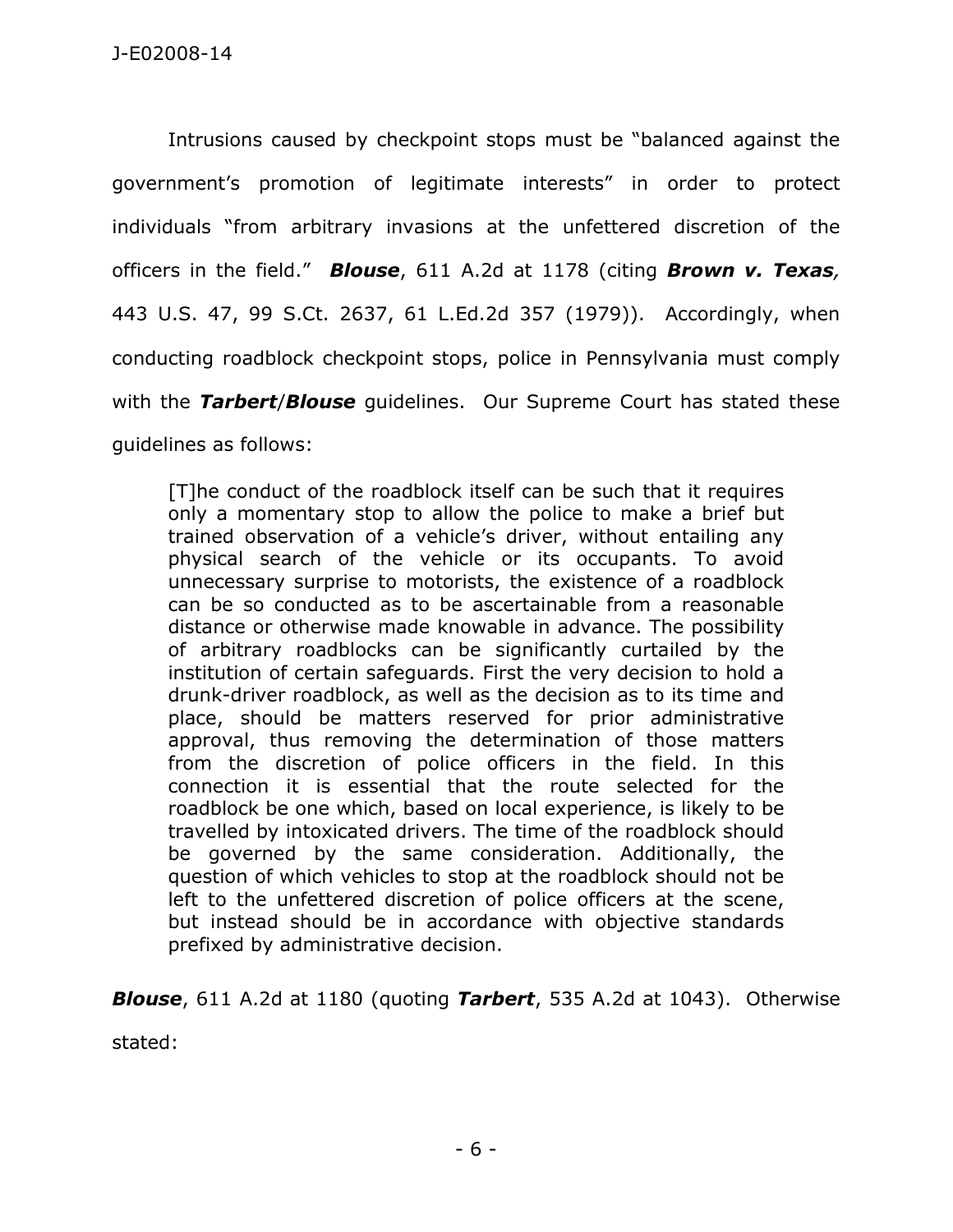[T]o be constitutionally acceptable, a checkpoint must meet the following five criteria: (1) vehicle stops must be brief and must not entail a physical search; (2) there must be sufficient warning of the existence of the checkpoint; (3) the decision to conduct a checkpoint, as well as the decisions as to time and place for the checkpoint, must be subject to prior administrative approval; (4) the choice of time and place for the checkpoint must be based on local experience as to where and when intoxicated drivers are likely to be traveling; and (5) the decision as to which vehicles to stop at the checkpoint must be established by administratively pre-fixed, objective standards, and must not be left to the unfettered discretion of the officers at the scene.

*Commonwealth v. Worthy*, 957 A.2d 720, 725 (Pa.2008) (citing *Blouse*, *supra*, and *Tarbert*, *supra*). "Substantial compliance with the *Tarbert*/*Blouse* guidelines is all that is necessary to minimize the intrusiveness of a roadblock seizure to a constitutionally acceptable level." *Commonwealth v. Yastrop*, 768 A.2d 318, 323 (Pa.2001). However, where police do not comply with the quidelines in establishing a checkpoint, the trial court should suppress evidence derived from the stop, including the results of field sobriety and blood alcohol testing. *See Commonwealth v. Blee*, 695 A.2d 802, 806 (Pa.Super.1997).

 Like DUI checkpoints, checkpoints established to inspect vehicle safety and seatbelt usage are lawful in Pennsylvania, provided that the checkpoint complies with the procedural requirements outlined by the *Tarbert*/*Blouse* guidelines. *In re J.A.K.*, 908 A.2d 322, 325-26 (Pa.Super.2006). In *In re J.A.K.*, a seatbelt safety checkpoint case, this Court specifically stated:

[W]e are convinced, by the plain language of 75 Pa. Cons.Stat.Ann. § 6308(b), that so long as a "systematic program of checking vehicles or drivers" is followed, then *an investigative roadblock may be conducted to enforce any*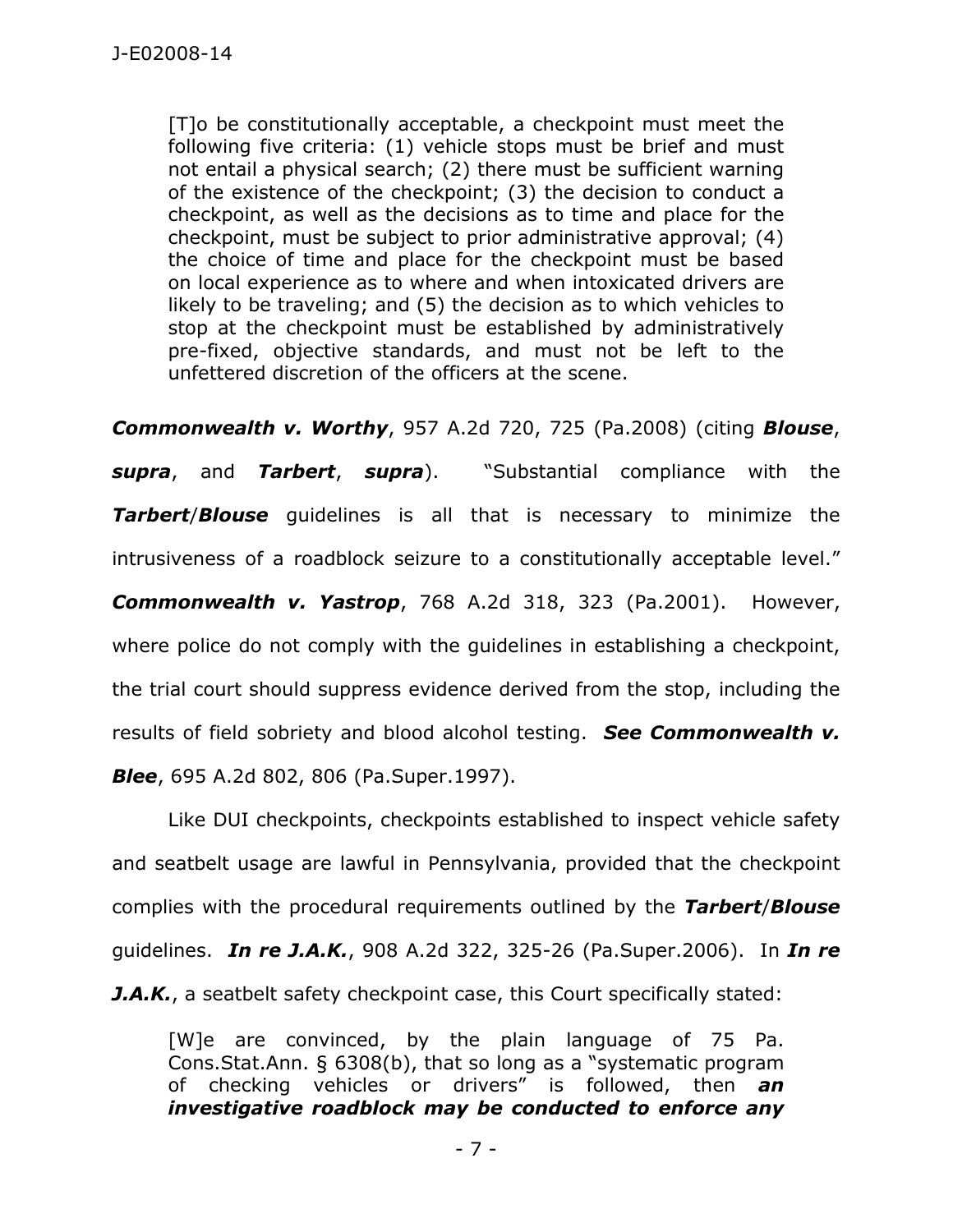*provisions of the Motor Vehicle Code*. Indeed, the plain language of 75 Pa. Cons.Stat.Ann. § 6308(b) clearly does not limit the situations under which such a roadblock may be conducted, other than to specify that such a stop must be "necessary to enforce the provisions of [the Motor Vehicle Code]." Therefore, we find that while 75 Pa. Cons.Stat.Ann. § 4581(a)(2) may prohibit a police officer from making routine traffic stops for a seatbelt violation, nothing in that provision prohibits an investigative roadblock that checks for general motor vehicle safety compliance, provided that a proper systematic program is implemented. Such roadblocks afford minimal personal interference, while furthering an important highway safety interest.

*In re J.A.K.*, 908 A.2d at 325-26 (internal citation omitted) (emphasis supplied).

 Regarding the evidence the Commonwealth must put forth at a suppression hearing to justify the selection of a DUI checkpoint, this Court has explained that "[t]o ensure that the intrusion upon the travelling public remains minimal, we cannot accept [] general testimony elicited at [a suppression] hearing as proof of 'substantial compliance' with the [*Tarbert*/*Blouse* guidelines]." *Blee*, 695 A.2d at 806. Rather, "[a]t the very least, the Commonwealth [must] present information sufficient to specify the number of DUI-related arrests and/or accidents [at] . . . the specific location of the sobriety checkpoint." *Id.* If the Commonwealth fails to introduce evidence concerning the number of DUI-related arrests and/or accidents in explaining the choice of a checkpoint's location, $<sup>7</sup>$  then the</sup>

\_\_\_\_\_\_\_\_\_\_\_\_\_\_\_\_\_\_\_\_\_\_\_\_\_\_\_\_\_\_\_\_\_\_\_\_\_\_\_\_\_\_\_\_

 $7$  We note that, in the past, we required the Commonwealth to put actual documentation explaining police determinations as to checkpoint details such *(Footnote Continued Next Page)*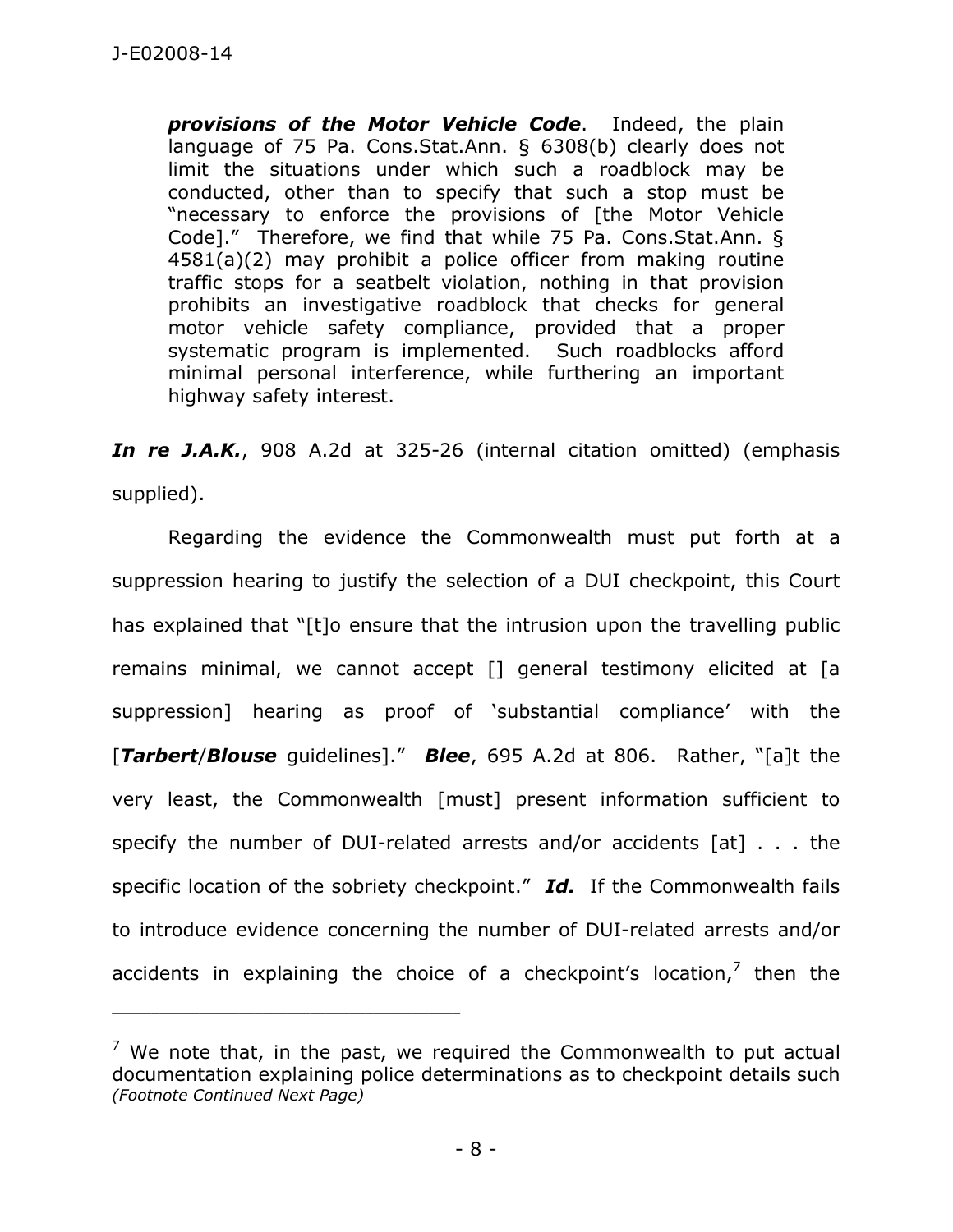checkpoint will be deemed unconstitutional. *Compare Blee*, *supra* (checkpoint unconstitutional where testimony at suppression hearing related to DUI arrests and DUI-related accidents county-wide and in certain municipalities rather than at the specific location of the sobriety checkpoint) and *Commonwealth v. Trivitt*, 650 A.2d 104 (Pa.Super.1994) (same) with *Commonwealth v. Ziegelmeier*, 685 A.2d 559 (Pa.Super.1996) (roadblock constitutional where testimony established the number of DUI-related accidents and arrests in the particular area of the checkpoint), *Commonwealth v. Myrtetus*, 580 A.2d 42 (Pa.Super.1990) (same), and **Yastrop, supra** (sobriety checkpoint constitutional where officer who set up checkpoint testified that he reviewed PennDOT records and information that led him to conclude the checkpoint location was a route likely to be travelled by intoxicated drivers). The Commonwealth must fulfill these same specified procedural requirements for both DUI and non-DUI checkpoints. *See In re* 

# *J.A.K.*, *supra*.

*(Footnote Continued)* \_\_\_\_\_\_\_\_\_\_\_\_\_\_\_\_\_\_\_\_\_\_\_

as location into evidence. *See Commonwealth v. Trivitt*, 650 A.2d 104 (Pa.Super.1994) (holding the introduction of documentary evidence relied upon in determining location of checkpoint required to satisfy **Tarbert/Blouse** quidelines). We have since relaxed that requirement to allow the Commonwealth to introduce such evidence via testimony. *See Commonwealth v. Ziegelmeier*, 685 A.2d 559 (Pa.Super.1996) (requiring same specific information as to location of specific checkpoints to satisfy *Tarbert*/*Blouse* guidelines, but repudiating the documentary evidence requirement of *Trivitt*).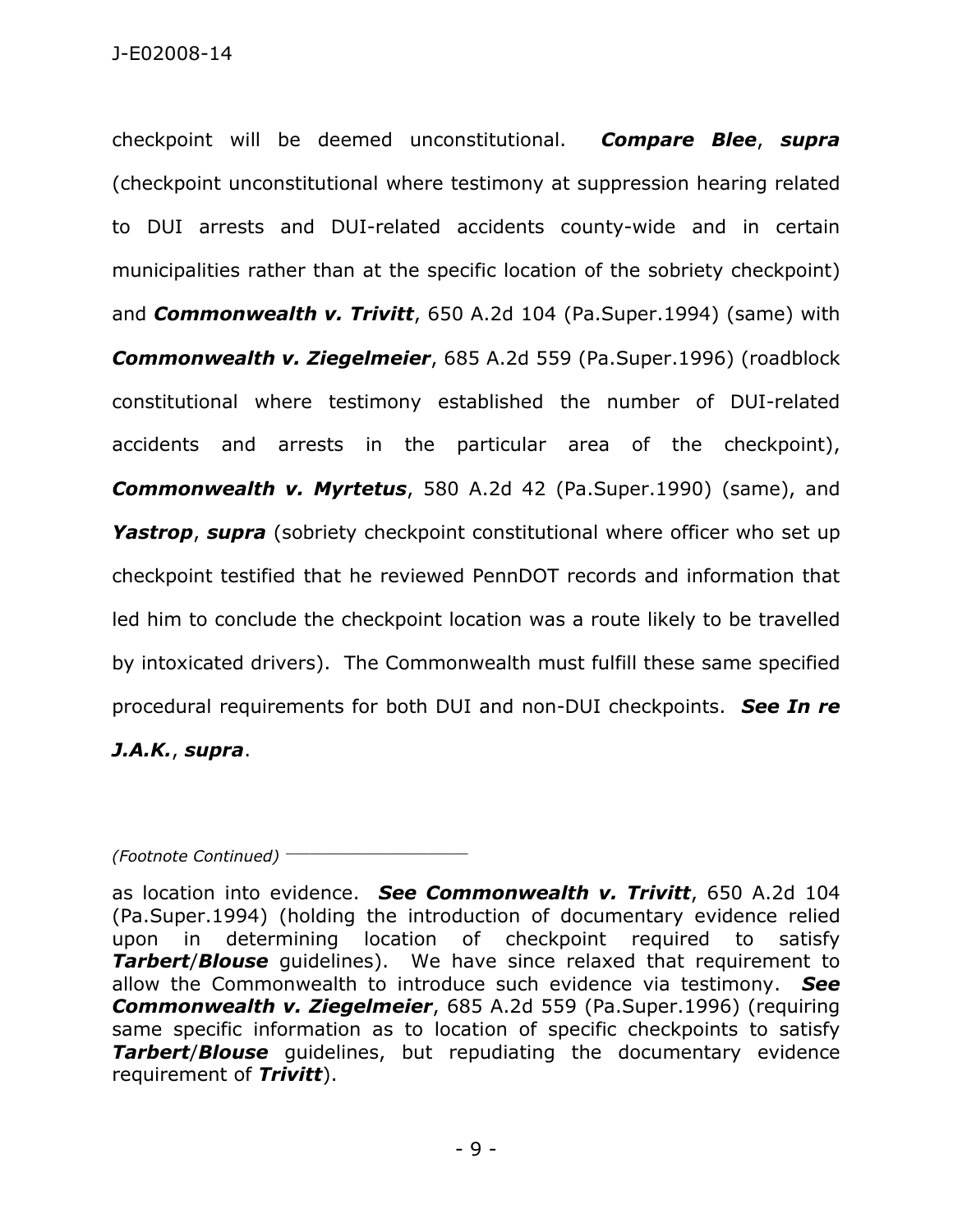At the suppression hearing in the instant matter, as in all suppression matters, the Commonwealth had the burden of establishing that the challenged evidence was not obtained in violation of Appellant's rights by illustrating that the police complied with the requirements of the **Tarbert/Blouse** guidelines in conducting the Click It or Ticket seatbelt checkpoint. *See* Pa.R.Crim.P. 581(H); *see also In re J.A.K.*, *supra*. To satisfy the selection of the checkpoint time and location portion of this burden, the Commonwealth presented only the testimony of Sergeant Richard Howe of the Pittsburgh Police. Sergeant Howe testified that he ordered the November 19, 2009, Banksville Road seatbelt/safety equipment violation checkpoint as part of a "statewide public safety" campaign. N.T. 12/15/2011, pp. 4-5. However, Sergeant Howe provided none of the testimony contemplated in *Blee* regarding the number of prior safety violations and/or accidents at the specific checkpoint location in question. Instead, Sergeant Howe simply explained the selection of the Banksville Road location in general terms as follows:

Q. And, lastly, this location of Banksville Road where this was, where you specified this to have occurred, how did you come to specify Banksville Road?

A. The State likes us to do these safety check seatbelt checkpoints on busy roadways within the City of Pittsburgh. They pull that information from vehicle traffic, the volume of traffic and high accident locations.

Q. Okay. And what are some of the other examples of roads in the city that you have been told to use as locations[?]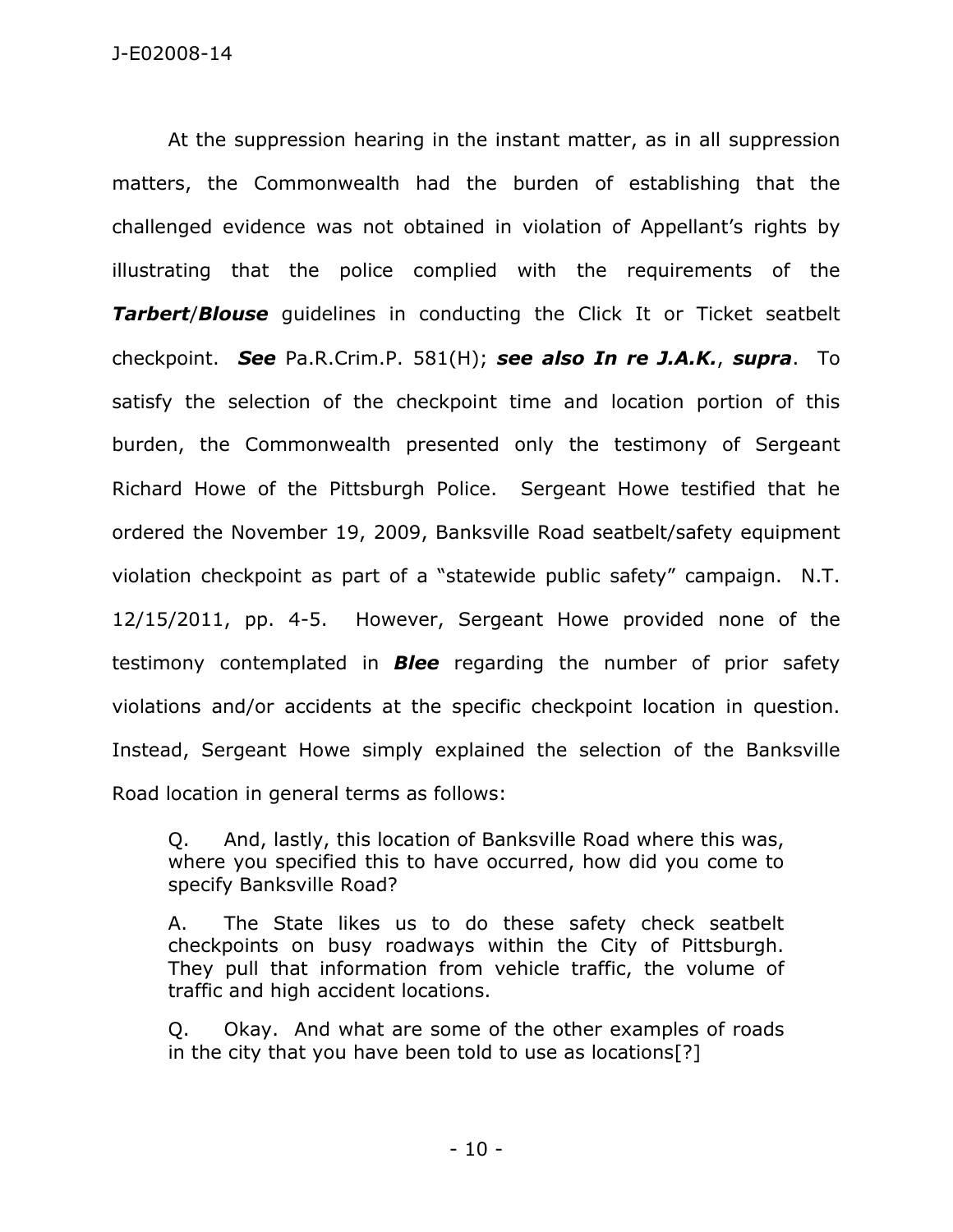A. We have done West Liberty Avenue. We have done Saw Mill Run Boulevard, which is Route 51. We have done in the past I believe on Bigelow Boulevard.

Q. And those locations, as well as Banksville Road, are all mentioned, I guess, to you by the statewide campaign?

A. Yes. They like to go where we do have high volume vehicle traffic. That way the message for the seatbelts can get out.

Q. The things you just described, high accident rate, high traffic, did those things that PennDOT apparently had, did that seem to comport with your own experience as an officer and being familiar with Banksville Road?

A. Within the City of Pittsburgh, yes.

N.T. 12/15/2011, pp. 6-7. Moreover, Sergeant Howe failed to offer any testimony regarding the selection of the checkpoint's time/duration. At the conclusion of this testimony, and without further questioning by Appellant, the Commonwealth rested with regard to the motion to suppress without offering additional testimony or documentary evidence pertaining to the determination of the checkpoint's location and time/duration.

Sergeant Howe's generalized testimony provided no specifics whatsoever regarding accidents, arrests, citations, violations, etc., regarding seatbelt usage or non-usage at the specific checkpoint location, nor did it present any insight into the selection of the checkpoint time and duration. Therefore, the testimony did not satisfy the requirements of the **Tarbert/Blouse** guidelines. Because the Commonwealth's only evidence as to the selection of the location of this checkpoint was Sergeant Howe's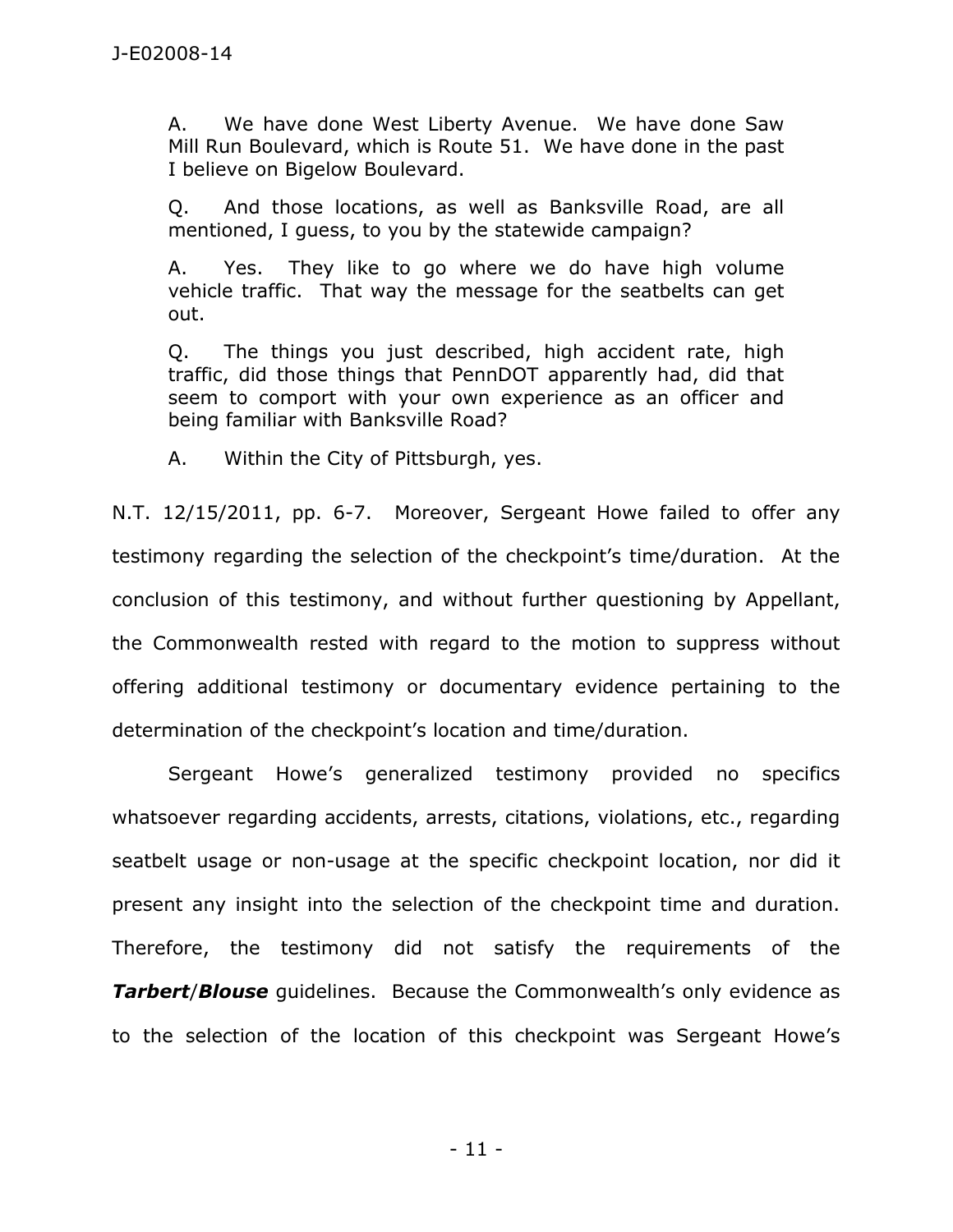general testimony, the trial court should have suppressed all evidence resulting from the stop at this seatbelt checkpoint.

 Despite the deficiencies in Sergeant Howe's testimony, the Commonwealth argues "the 'Click It or Ticket It Buckle Up Campaign' checkpoint was established and conducted in a constitutionally acceptable manner." Commonwealth's Brief, p. 7. Specifically, the Commonwealth argues that "[b]eing that [the instant checkpoint] was not a DUI checkpoint, the testimony of Sergeant Howe about his experience with Banksville Road along with the Commonwealth's research on Banksville Road satisfied constitutional standards." *Id.* Essentially, the Commonwealth argues that, while police must comply with the *Tarbert*/*Blouse* guidelines in setting up DUI checkpoints, a lesser standard exists for establishing a non-DUI checkpoint. We do not agree.

*Blouse* itself involved a license, registration, and equipment checkpoint, and the Court applied the same guidelines as were appropriate for a DUI checkpoint. *See Blouse*, *supra*. There, our Supreme Court unambiguously stated:

[t]he rationale behind upholding the constitutionality of drunk driving roadblocks applies equally to all systematic roadblocks, where the compelling interest of the statute in protecting its citizens from harm . . . outweighs the privacy interests of the individual.

*Blouse*, 611 A.2d at 1179. Further, exactly as in the instant matter, *In re*  **J.A.K.** involved a "Click It Or Ticket" checkpoint. In that case, before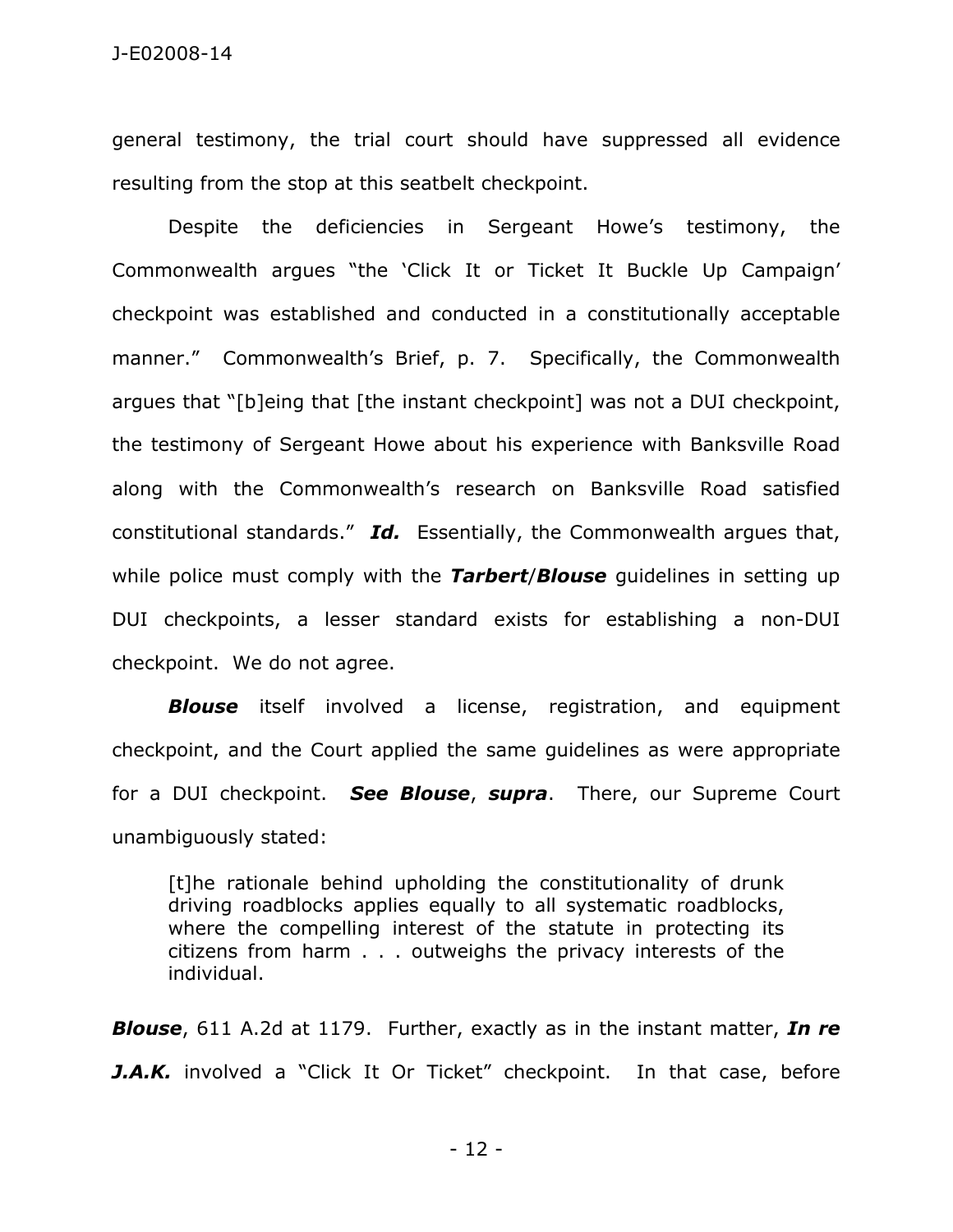engaging in an analysis of whether the authorities complied with the specified procedural requirements outlined by the Pennsylvania Supreme Court in *Tarbert* and *Blouse*, this Court expressly noted:

Although our caselaw dealing with checkpoint procedures focuses on DUI checkpoints, we analyze the facts of this case utilizing the same [*Tarbert*/*Blouse*] guidelines, as there is no reasonable distinction between DUI checkpoints and vehicle safety checkpoints.

*In re J.A.K.*, 908 A.2d at 326 n.3.

Based on this precedent, this Court is unwilling to conclude that there exist differing standards for setting up DUI and non-DUI checkpoints in this

Commonwealth.

 Judgment of sentence vacated. Remanded for further proceedings. Jurisdiction relinquished.

Ford Elliott, P.J.E., Bender, P.J.E., Bowes, Shogan and Wecht, JJ. join the opinion.

Judge Ott files a dissenting opinion in which Judges Allen and Stabile join.

Judgment Entered.

Joseph D. Seletyn, Eso Prothonotary

Date: 12/9/2014